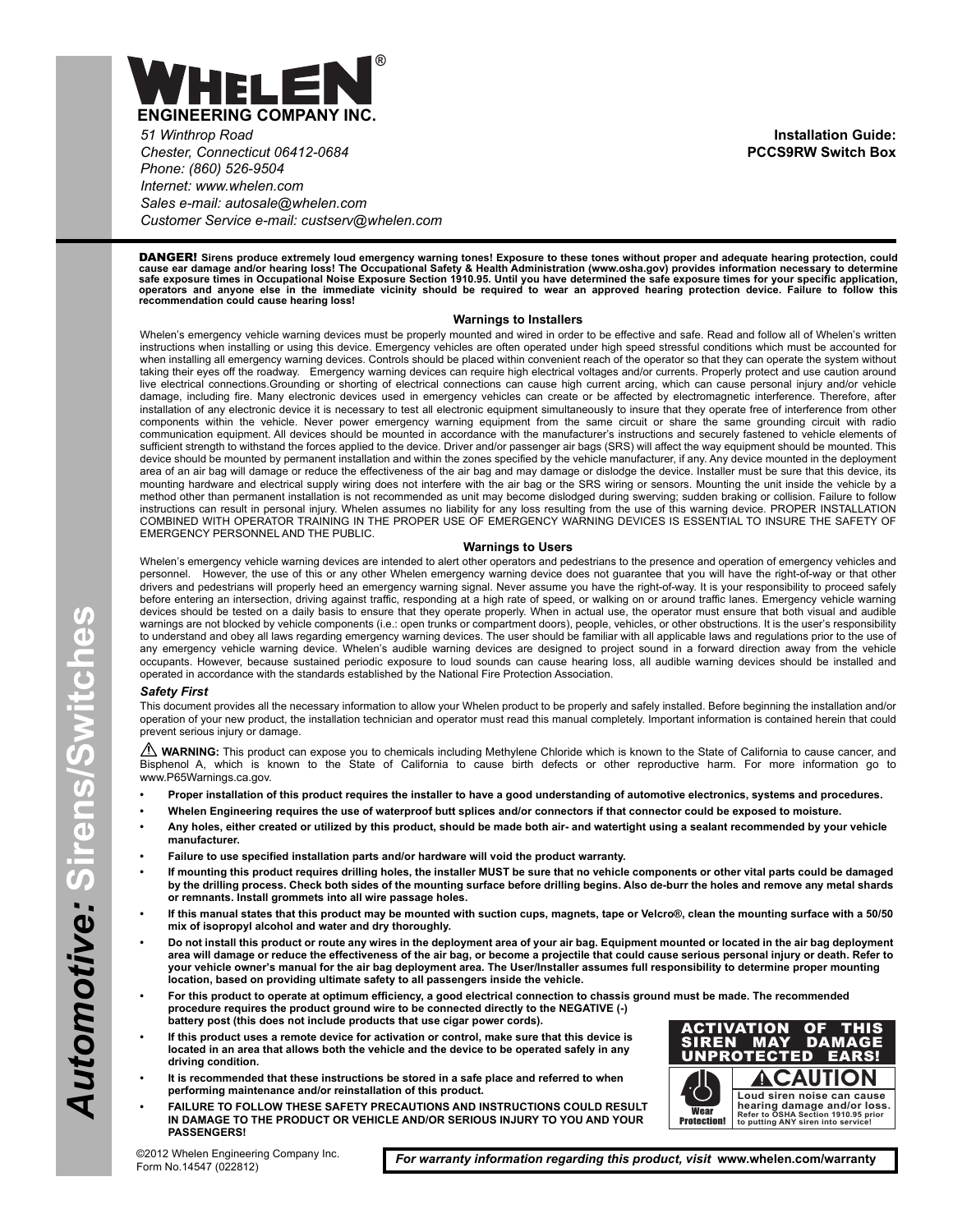**Congratulations on selecting the PCCS9RW power distribution control center. This unit offers a unique collection of features designed to allow the user to customize the operation to suit their individual needs. Features include:**

- **Nine Programmable Power Distribution Switches (one 3 position slide switch, and 6 momentary switches).**
- **Nine 20 Amp relay controlled outputs.**
- **All switches can be programmed to activate any combination of the relay outputs**
- **Any switch can be programmed to activate any other momentary switch.**
- **Momentary switches can be programmed to be activated as either a** *push on push off, momentary, flashing, or timed* **output.**
- **Any switch can be programmed to activate siren enable**
- **LED Backlighting**
- **Copy one units configuration to another unit.**
- **Easy reset to Factory default settings**
- **Power Distribution fuses included**

#### *Model PCCS9RW*

**IMPORTANT: It is the responsibility of the installation technician to make sure that the installation and operation of this product will not interfere with or compromise the operation or efficiency of any vehicle equipment! Before returning the vehicle to active service, visually confirm the proper operation of this product.**

#### *Mounting:*

An aftermarket center console is recommended for the mounting location of the PCCS9RW. This not only allows the driver to reach the controls easily, but also keeps the unit safely out of the path of the vehicle's SRS air-bag. Follow the console manufacturer's instructions for mounting information. If a console-type mount is not possible, the PCCS9RW includes a bail strap mounting kit for over or under dash mounting.

**WARNING: Regardless of the style selected, be sure to observe the air-bag warning on the cover of this manual.**

**WARNING: Mounting this unit will require drilling. It is absolutely necessary to make sure that no other vehicle components could be damaged in the process. Check both sides of the mounting surface before starting. If damage is likely, select a different location.**

#### *Bail Strap Mount:*

- 1. Position the bail strap in the selected mounting location. Using an awl or other suitable tool, scribe the surface where the mounting holes are to be drilled.
- 2. Drill the mounting holes (using a drill bit determined by the size of the "customer supplied" mounting hardware and the thickness of the mounting surface) and secure the bail strap to the mounting location.

#### *Console Mount:*

Console manufacturers offer mounting kits that include all the necessary hardware and brackets required to mount this unit into their console. The console mount brackets are secured onto the unit the same way the bail bracket is. Refer to the manual included with your console.

**Function Labels:** Take the supplied label kit and determine which label describes the function of each switch. Peel the labels off the backing and place them onto the switch buttons. Press the labels lightly into place.



#### *Wiring:*

**WARNING! All customer supplied wires that connect to the positive terminal of the battery must be sized to supply at least 125% of the maximum operating current and be FUSED at the battery to carry that load. DO NOT USE CIRCUIT BREAKERS WITH THIS PRODUCT!**

### *Programming the PCCS9RW:*

**WARNING: Never try to program the PCC9RW while it is wired to the vehicle. The unit must be removed from the vehicle before programming.** *For programming, connect positive (+) 12 volts and ground to J3 only.*

The **PCCS9RW** switches include a slide switch and 6 momentary switches. The slide switch has one off position and three active positions, combined with the 6 momentary switches, makes a total of 9 switches.

For each of the 9 switches there are 9 corresponding relay outputs in the back of the unit. The **PCCS9RW** has the capability of customizing how the switches operate, and how they control the relay outputs as well as the siren enable output.

Any of the 6 momentary switches can be configured to operate in one of four switch types: *push on push off, momentary, flashing, or timed output*.

Any of the 9 switches can be configured to activate any combination of relay outputs.

Any of the 9 switches can be configured to remotely activate any of the 6 momentary switches.

Any of the 9 switches can be configured to activate the siren enable output.

One units configuration can be copied to another unit. The following sections describe how to reconfigure the **PCCS9RW**.

**Screw**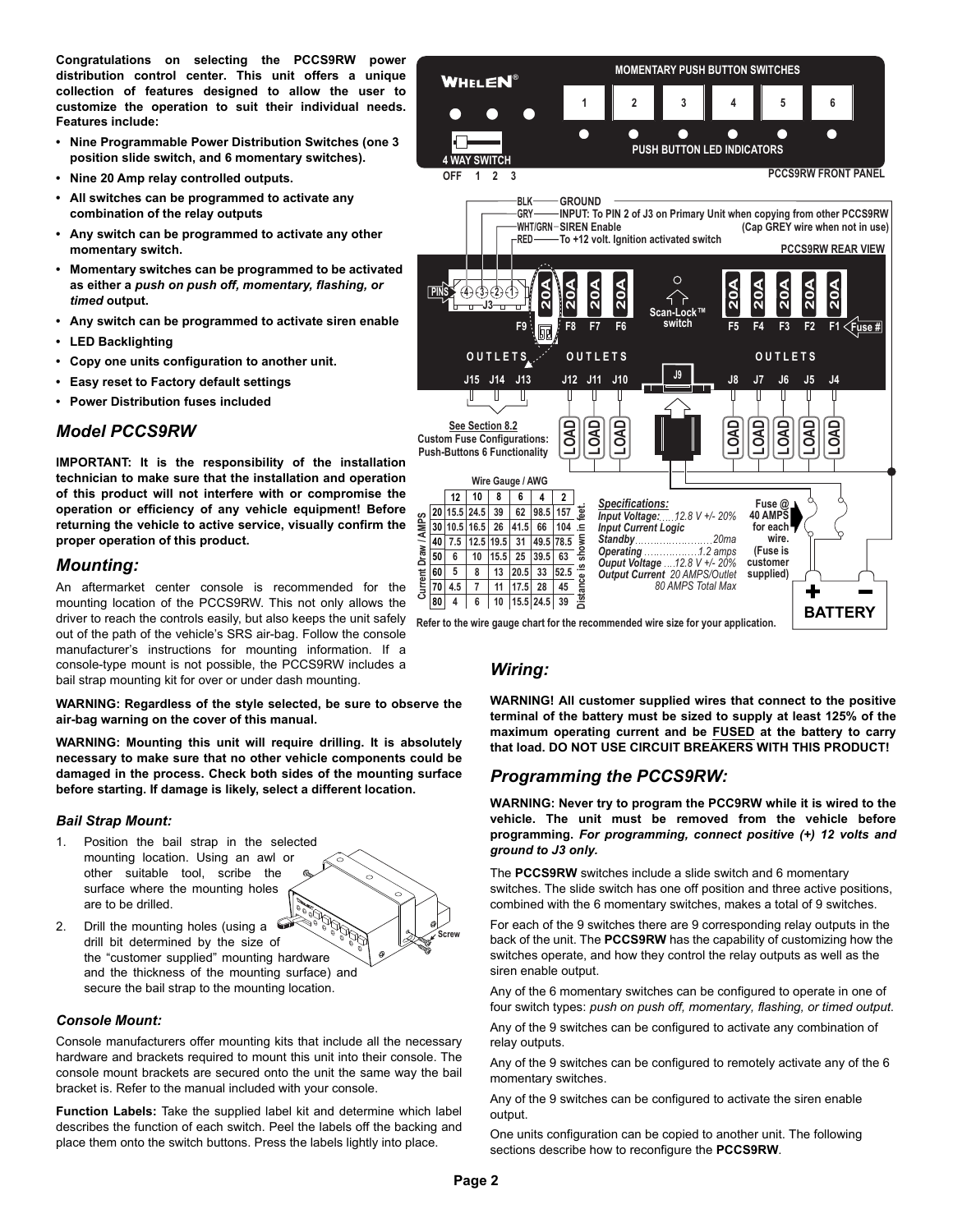**Programming uses the Scan-Lock™ switch located in the rear of the unit. This switch is pressed by inserting a pen or other suitable tool into the hole indicated (see wiring diagram) to push the momentary switch.**

### *(1) Momentary Switch "Switch Type" Programming:*

**The six momentary switches can be configured to operate as one of four types. The four types are: Push On Push Off, Momentary, Flashing Output (60 FPM) and Timed Output (10 seconds).**

#### *Factory Default: SW1 - SW5 = push on-push off SW6 = Momentary*

### **To Configure a switch's** *"Switch Type"***:**

#### *1. Put the unit into "Switch Type" configuration Mode:*

- Place the SLIDE SWITCH in the OFF position and turn all momentary switches off.
- Press and hold the Scan-Lock™ switch.
- Press and release momentary switch 1.
- Release the Scan-Lock™ switch.

#### *To confirm entry into this configuration mode: The GREEN slide switch indicator light will turn on for 2 seconds.*

#### *2. Select a switch to be configured.*

- Wait for the GREEN slide switch indicator light to turn off.
- Press and release the momentary switch that you wish to configure.

*The selected switch's indicator light will turn on steady. Slide switch indicator lights will display a pattern corresponding to the type of switch that has already been configured (table 2).*

#### *3. Choose a "Switch Type" for the selected switch.*

- Press and release the Scan-Lock™ switch to cycle though the switch types (table 2).
- Stop when the indicator lights equal the pattern for the desired "switch type".

| $\equiv$ Table 2 $\equiv$ |  |                                        |  |
|---------------------------|--|----------------------------------------|--|
|                           |  | <b>GRN</b> YEL Slide Switch Indicators |  |
|                           |  | Off Off Push On Push Off               |  |
|                           |  | OnOffMomentary                         |  |
|                           |  | OffOn Timed Output                     |  |
|                           |  | On  On Flashing Output                 |  |

- *4. Store and activate the switch's "switch type".*
- Move the SLIDE SWITCH to position 1.
- Move the SLIDE SWITCH to the off position.

*All of the indicator lights will turn off and the data will be stored. This will put the unit back into normal operating mode, to configure another switch start back at step 1.*

## *(2) Momentary Switch, Relay Output Programming:*

**Any of the 6 Momentary switches can be configured to activate any combination of the nine relay outputs.**

### *Factory Default: See Section 8.1*

### **To Configure a momentary switch's relay outputs:**

- *1. Put the unit into "Momentary Switch Relay Output" configuration mode.*
- Place the SLIDE SWITCH in the OFF position and turn all Momentary switches off.
- Press and hold the Scan-Lock™ switch.
- Press and release momentary switch 2.
- Release the Scan-Lock™ switch.

*To confirm entry into this configuration mode: The Yellow slide switch indicator light will turn on for 2 seconds.*

### *2. Select a switch to be configured.*

- Wait for the *YELLOW slide switch indicator light t*o turn off.
- Press and release the momentary switch that you wish to configure.

#### *All switch indicator lights whose corresponding relay output is already in the selected switch's configuration will turn on steady.*

### *3. Add or delete relay outputs activated by the switch:*

• Press and release one of the six momentary switches to add or delete its corresponding output. This switches indicator light will turn on steady when its corresponding output is selected to be activated.

#### **OR...**

• Press and release the Scan-Lock™ switch to cycle though the SLIDE SWITCH'S corresponding outputs. Stop when indicator lights equal the desired output pattern.

#### *4. Store and activate the switch's relay output pattern.*

- Move the SLIDE SWITCH to position 1.
- Move the SLIDE SWITCH to the off position.

*All of the indicator lights will turn off and the data will be stored. This will put the unit back into normal operating mode, to configure another switch start back at step 1.*

### *(3) Slide Switch, Relay Output Programming:*

**Any of the 3 active Slide Switch positions can be configured to activate any combination of nine relay outputs.**

#### *Factory Default: See Section 8.1*

#### **To configure a slide switch position's relay outputs:**

- *1. Select a switch position to be configured and put the unit into "Slide Switch Relay Output" configuration mode.*
- Turn all Momentary switches off.
- Place the SLIDE SWITCH in the position that you wish to configure.
- Press and release the Scan-Lock™ switch.

*All switch indicator lights whose corresponding relay output is already in the selected Slide Switch position's configuration will turn on steady.*

#### *2. Add or delete relay outputs activated by the selected switch:*

• Press and release one of the six momentary switches to add or delete its corresponding output. This switches indicator light will turn on steady when its corresponding output is selected to be activated.

### **OR...**

• Press and release the Scan-Lock™ switch to cycle through the SLIDE SWITCH'S corresponding outputs. Stop when the indicator lights equal the desired output pattern.

#### *3. Store and activate the switch's relay output pattern.*

• Move the SLIDE SWITCH to the off position.

*All of the indicator lights will turn off and the data will be stored. This will put the unit back into normal operating mode, to configure another slide switch position start back at step 1.*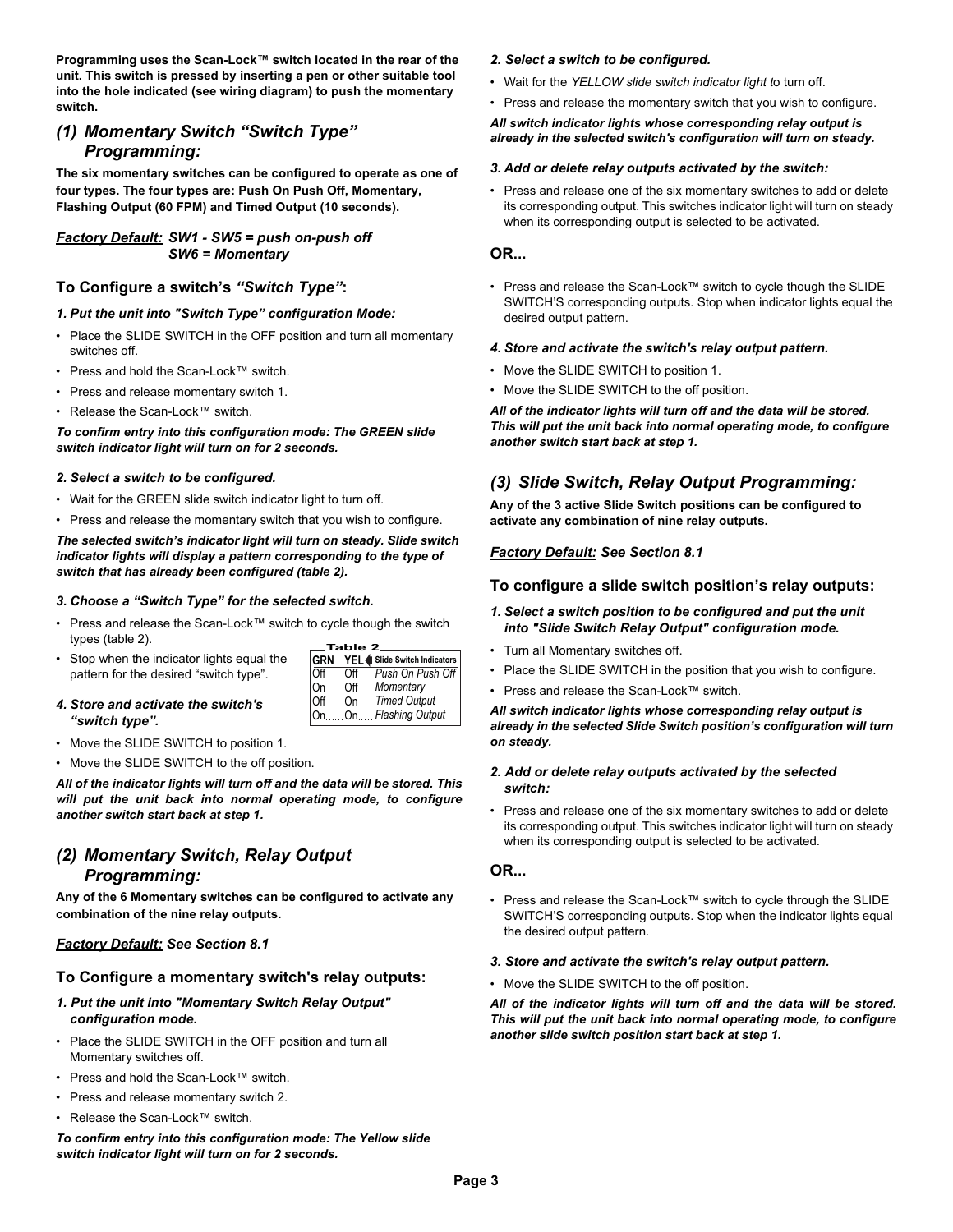### *(4) Re-Setting Factory Defaults:*

### **To restore the factory defaults:**

- Place the SLIDE SWITCH in the OFF position and turn all Momentary switches off.
- Press and hold the Scan-Lock™ switch.
- Press and release momentary switch 3.

*To confirm that the factory defaults have been restored, The RED slide switch indicator light will turn on for as long as the Scan-Lock™ switch is pressed.*

• Release the Scan-Lock™ switch.

*All of the indicator lights will turn off and the factory defaults will be stored. This will put the unit back into normal operating mode.*

### *(5) Activation of the Siren Enable Output:*

**Any of the nine switches can be configured to activate the siren enable output.**

### *Factory Default: Slide Switch Position 3*

#### **To activate the siren enable output:**

#### *1. Put the unit into "Siren Enable Output Activation" mode.*

- Place the SLIDE SWITCH in the OFF position and turn all Momentary switches off.
- Press and hold the Scan-Lock™ switch.
- Press and release momentary switch 4.
- Release the Scan-Lock™ switch.

*To confirm entry into this configuration mode: The GREEN and YELLOW slide switch indicator light will turn on for 2 seconds, followed by…..*

*All switch indicator lights whose corresponding switch is already programmed to activate the Siren Enable Output will turn on steady.*

#### *2. Add or Delete switches:*

#### *To select a momentary switch….*

• Press and release one or more of the six momentary switches to add or delete it from activating siren enable output. The switches indicator light will turn on steady when its corresponding switch is selected.

#### **OR...**

#### *To select a slide switch position….*

- Press and release the Scan-Lock™ switch to cycle though the slide switch indicators.
- Stop when the indicator lights equal the desired slide switch positions needed to activate the siren enable output.

#### *3. Store and activate the selected switch's.*

- Move the SLIDE SWITCH to position 1.
- Move the SLIDE SWITCH to the off position.

#### *All of the indicator lights will turn off and the data will be stored. This will put the unit back into normal operating mode.*

### *(6) Remote Activation of the six Momentary switches:*

**Any of the nine switches can be configured to remotely activate any of the other six momentary switches.**

*Factory Default: No momentary switches are remotely activated.*

#### **To activate Momentary Switches:**

#### *1. Put the unit into "Momentary Switch Activation Mode".*

- Place the SLIDE SWITCH in the OFF position and turn all momentary switches off.
- Press and hold the Scan-Lock™ switch.
- Press and release momentary switch 5.
- Release the Scan-Lock™ switch.

*To confirm entry into this configuration mode: The YELLOW and RED slide switch indicator light will turn on for 2 seconds.*

#### *2. Select a switch to be configured.*

#### *To select a momentary switch….*

- Wait for the *Yellow and red slide switch indicator light* to turn off.
- Press and release the momentary switch that you wish to configure.

#### **OR...**

#### *To select a slide switch position….*

- Wait for the *Yellow and red slide switch indicator light* to turn off.
- Place the SLIDE SWITCH in the position that you wish to configure.
- Press and release the Scan-Lock™ switch.

*All switch indicator lights whose corresponding switch is already in the selected Switch position's configuration will turn on steady.*

#### *3. Add or delete momentary switches activated by the selected switch:*

• Press and release one of the six momentary switches to add or delete it from the selected switch positions configuration. This switches indicator light will turn on steady when its corresponding switch is selected to be activated.

#### *4. Store and activate the selected switch's configuration.*

#### *For a selected momentary switch….*

• Press and release the Scan-Lock™ switch.

#### **OR...**

#### *For a selected slide switch….*

- Move the SLIDE SWITCH to the off position.
- Press and release the Scan-Lock™ switch.

*All of the indicator lights will turn off and the data will be stored. This will put the unit back into normal operating mode, to configure another switch start back at step 1.*

## *(7) Copying a units configuration:*

**If there is more than one unit that needs to be configured to operate in the same manor, it is not necessary to configure each unit separately. Once one unit has been configured to operate as desired, it can now be used as the "primary" unit and its configuration can be copied to another unit that is set up as a "secondary" unit.**

#### **To copy a configuration to a second unit:**

#### *1. Wire the units as follows.*

- Connect J3 on both units to a common power source (PIN1 to V BAT & PIN 4 to Ground).
- Connect pin 2 of J3 on the "primary" unit to PIN 3 of J3 on the "secondary" unit.
- Leave all other wiring unconnected.